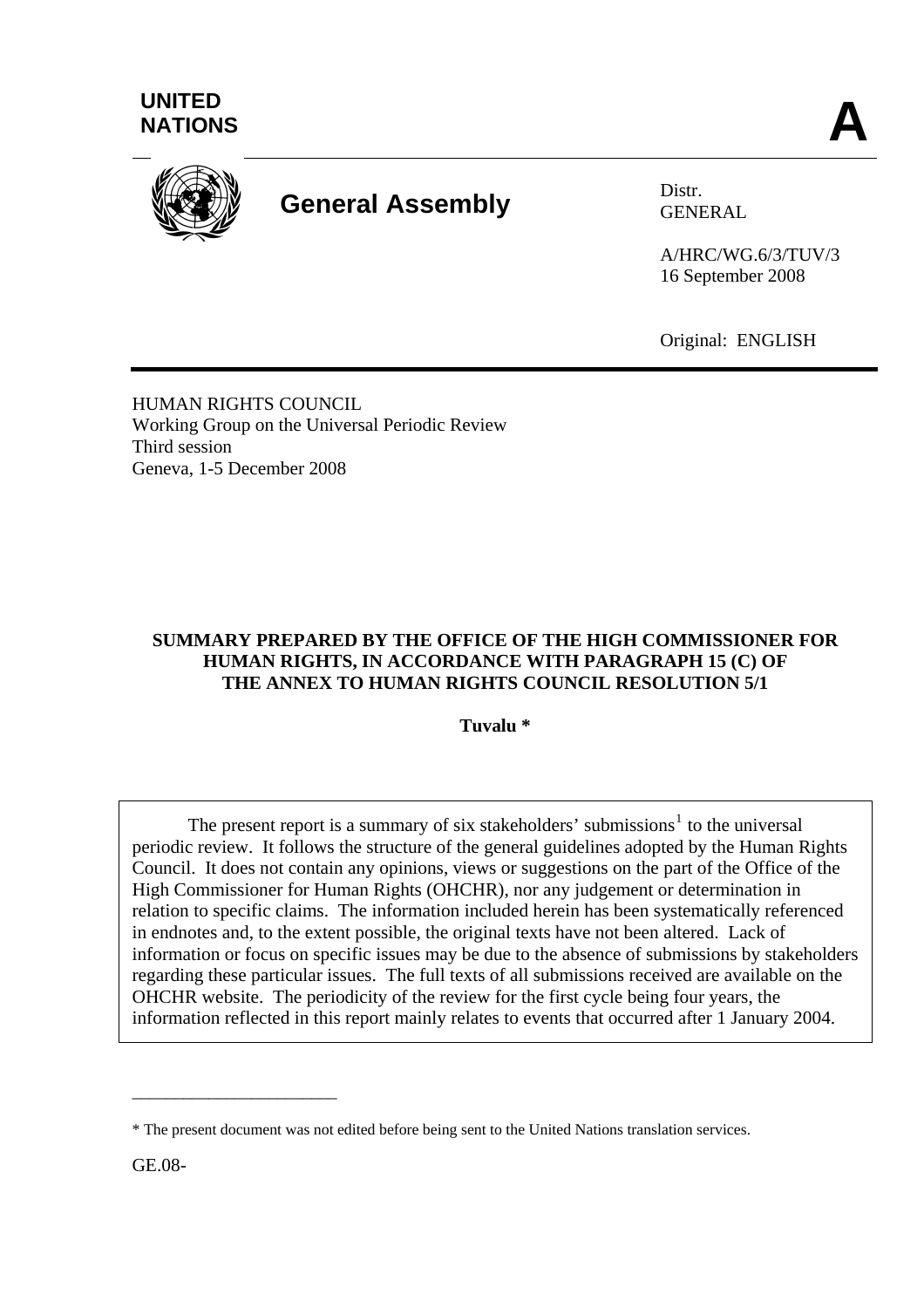# **I. BACKGROUND AND FRAMEWORK**

## **A. Scope of international obligations**

1. The Legal Literacy Project, Tuvalu National Council of Women (LLP) noted with increasing concern the slow progress being made by the Government of Tuvalu towards ratification of human rights treaties with their supporting Optional Protocols. In particular, Tuvalu is neither a party to the International Covenant on Civil and Political Rights (ICCPR) nor the International Covenant on Economic, Social and Cultural Rights (ICESCR). Tuvalu has, however, ratified the Convention on the Rights of the Child (CRC) on 22 September 1995 and the Convention on the Elimination of All Forms of Discrimination against Women (CEDAW) on 6 October 1999.<sup>[2](#page-10-1)</sup> The LLP<sup>[3](#page-10-1)</sup> and the Tuvalu Brethren Church (TBC)<sup> $4$ </sup> requested that the Government of Tuvalu consider ratification of ICCPR and ICESCR. Amnesty International (AI) recommended that the Government accede, in addition to these two Covenants, to the other core human rights treaties; enact laws through Parliament to implement in domestic law the provisions of these instruments and of the human rights treaties to which Tuvalu is a party; and ensure that the provisions of international human rights treaties and other standards are also implemented in policy and practice. $5$ 

## **B. Constitutional and legislative framework**

2. The TBC stated that the Constitution of Tuvalu contains a Bill of Rights, which guarantees protection of freedom of belief, freedom of expression and freedom of association. Freedom from discrimination on grounds of religious beliefs is also guaranteed.<sup>[6](#page-10-1)</sup> The Jehovah's Witnesses in Tuvalu (JW) commended the inclusion of a Bill of Rights in the Constitution and observed that, generally, Tuvalu is a peaceful and devout nation with respect for human rights.<sup>[7](#page-10-1)</sup> The TBC reported that the protection of fundamental rights and freedoms is subject to certain qualifications and limitations in the Bill of Rights. Of these, most notable is a provision which allows limitations or restrictions on the exercise of rights and freedoms if the limitation is aimed at a practice which is "divisive, unsettling or offensive to the people, or directly threatens Tuvaluan values and culture." However, any action taken by Government, or any law or act done under a law which restricts rights and freedoms otherwise protected under the Constitution must be "reasonably justifiable within a democratic society".<sup>[8](#page-10-1)</sup> The JW recommended that the *Falekaupule* Act be amended so that the relationship between the Bill of Rights in the Constitution and the customary authority of the *Falekaupule* is more clearly defined and understood.<sup>[9](#page-10-1)</sup>

3. The TBC also indicated that international treaties ratified by Tuvalu are not automatically incorporated into domestic law and that where domestic laws are inconsistent with Tuvalu's international obligations, the High Court has indicated that the domestic law will apply unless and until Tuvalu has amended the law to reflect its international obligations, through the usual parliamentary procedures. It added that, however, where the construction of a written law is open to more than one interpretation, an interpretation which is consistent with Tuvalu's international obligations will be preferred.[10](#page-10-1) The LLP called on the Government of Tuvalu, as a matter of urgent priority, to incorporate CEDAW and CRC into its national laws.<sup>[11](#page-10-1)</sup>

## **C. Institutional and human rights infrastructure**

4. The LLP reported that there was no national human rights machinery that is charged with promoting human rights. The Office of the Ombudsman, although established by the 2006 Leadership Code Act, does not exist as there is no budget allocation for it. The availability of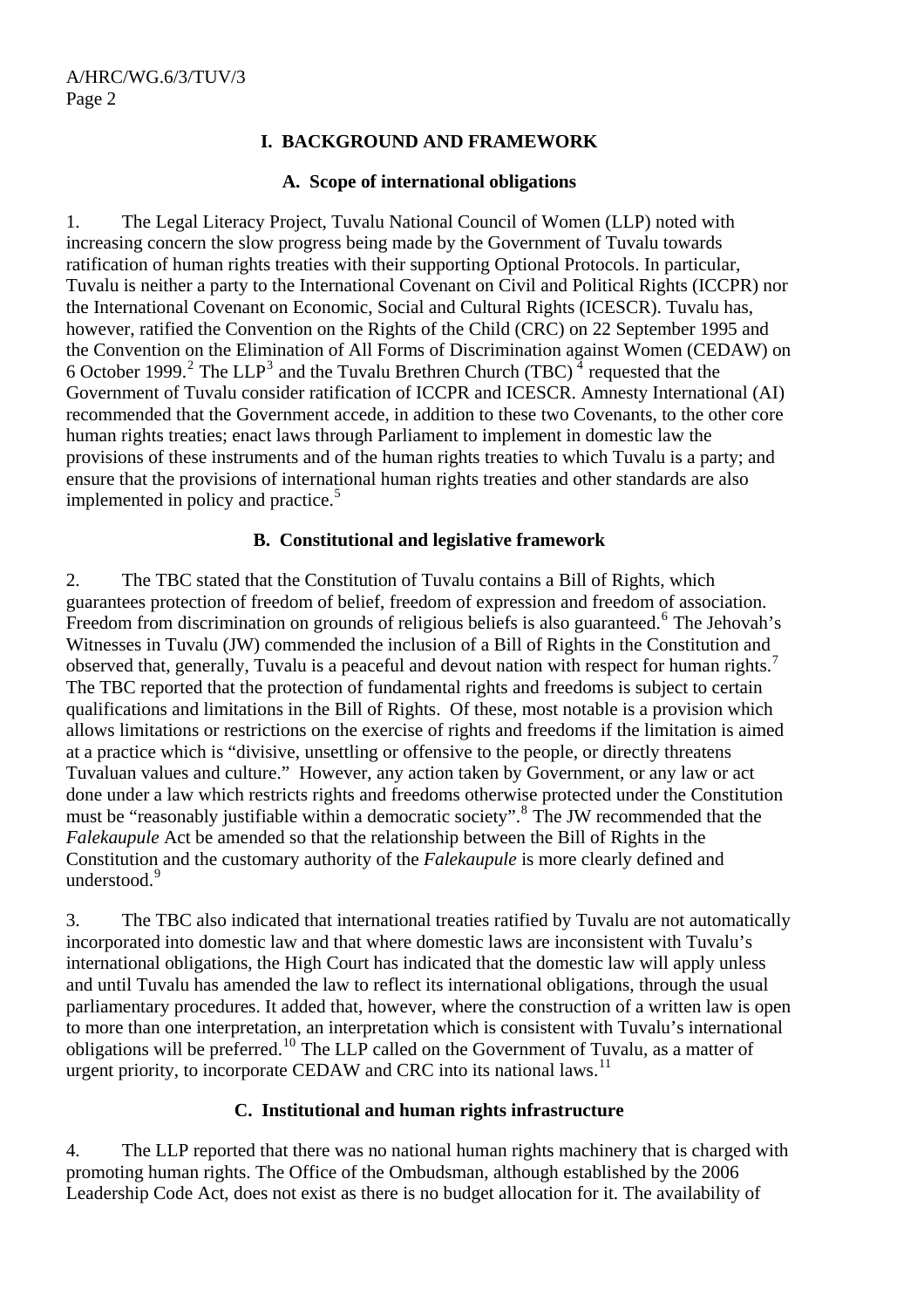effective remedies for the human rights violations is therefore quite limited given the lack of resources allocated to this issue.[12](#page-10-1) It called on the Government of Tuvalu, as a matter of urgent priority, to set up the Office of the Ombudsman or a national human rights mechanism of some sort, no later than January 2009. Alternatively, it requested the Government to support regional initiatives under the Pacific Plan to set up a regional human rights mechanism for the Pacific so that the citizens of Tuvalu have access to independent tribunals.<sup>[13](#page-10-1)</sup>

## **II. PROMOTION AND PROTECTION OF HUMAN RIGHTS ON THE GROUND**

#### **A. Cooperation with human rights mechanisms**

5. The LLP believed that reporting under international instruments is an integral national and international accountability mechanism. It noted with concern the delay in the Government of Tuvalu submitting its CEDAW and CRC Initial Reports and indicated that on 2 July 2008, the CEDAW Initial Report was sent to the OHCHR office in Suva, while the CRC Initial Report is yet to be submitted.<sup>[14](#page-10-1)</sup> The Global Initiative to End All Corporal Punishment of Children (GIEACP) reported the same information about the  $CRC^{15}$  $CRC^{15}$  $CRC^{15}$ . The LLP called on the Government of Tuvalu, as a matter of urgent priority, to submit its CRC Initial Report no later than June 2009.[16](#page-10-1)

## **B. Implementation of international human rights obligations**

#### **1. Equality and non discrimination**

6. The LLP expressed concern about the existence of sex and gender discrimination in some of the laws of Tuvalu that undermines the enjoyment of human rights.[17](#page-10-1) It stated that one of the reasons for the existence of discrimination in the laws of Tuvalu was due to its culture and that, historically, Tuvalu is a patriarchal society where women's roles are confined to the homes and decisions of matters outside the family are left to the men.<sup>[18](#page-10-1)</sup> The primary source of discrimination against women is found in the Constitution of Tuvalu 1986, where the antidiscrimination clause contained in section 27(2), has omitted to recognize the freedom from discrimination on the ground of sex, thereby indirectly allowing for lawful discrimination on the grounds of sex or gender. [19](#page-10-1) Consequently, a number of laws still discriminate against women in Tuvalu, AI noticed.<sup>[20](#page-10-1)</sup> Together<sup>[21](#page-10-1)</sup> with the LLP,<sup>[22](#page-10-1)</sup> AI called on the Government of Tuvalu to amend section 27 of the Constitution and to include freedom from discrimination on the grounds of sex and gender. AI also recommended to the Government to review all relevant laws which discriminate or impact negatively on women and to amend laws and change policies and practices which either expressly discriminates against or perpetuate the discrimination and marginalisation of women, so as to bring them into line with CEDAW and other international human rights standards.<sup>[23](#page-10-1)</sup>

7. The LLP was concerned about the significant discrimination in the laws relating to inheritance of lands in Tuvalu. Land scarcity is a pressing problem in Tuvalu and the discriminatory land laws put women in a further disadvantaged position.<sup>[24](#page-10-1)</sup> AI mentioned that section 20 of the Native Lands Act (NLA) discriminates against a woman's right to custody of her child<sup>[25](#page-10-1)</sup> and that Land Inheritance laws are also discriminatory in that a larger portion of land is given to the sons than the daughters.<sup>[26](#page-10-1)</sup> The LLP urged the Government of Tuvalu, as a matter of priority, to amend the NLA and Tuvalu Lands Code that discriminate against women and disadvantage children.[27](#page-10-1) It also called on the Government of Tuvalu to amend section 20 of the NLA to protect the paramount interests of illegitimate children.<sup>[28](#page-10-1)</sup>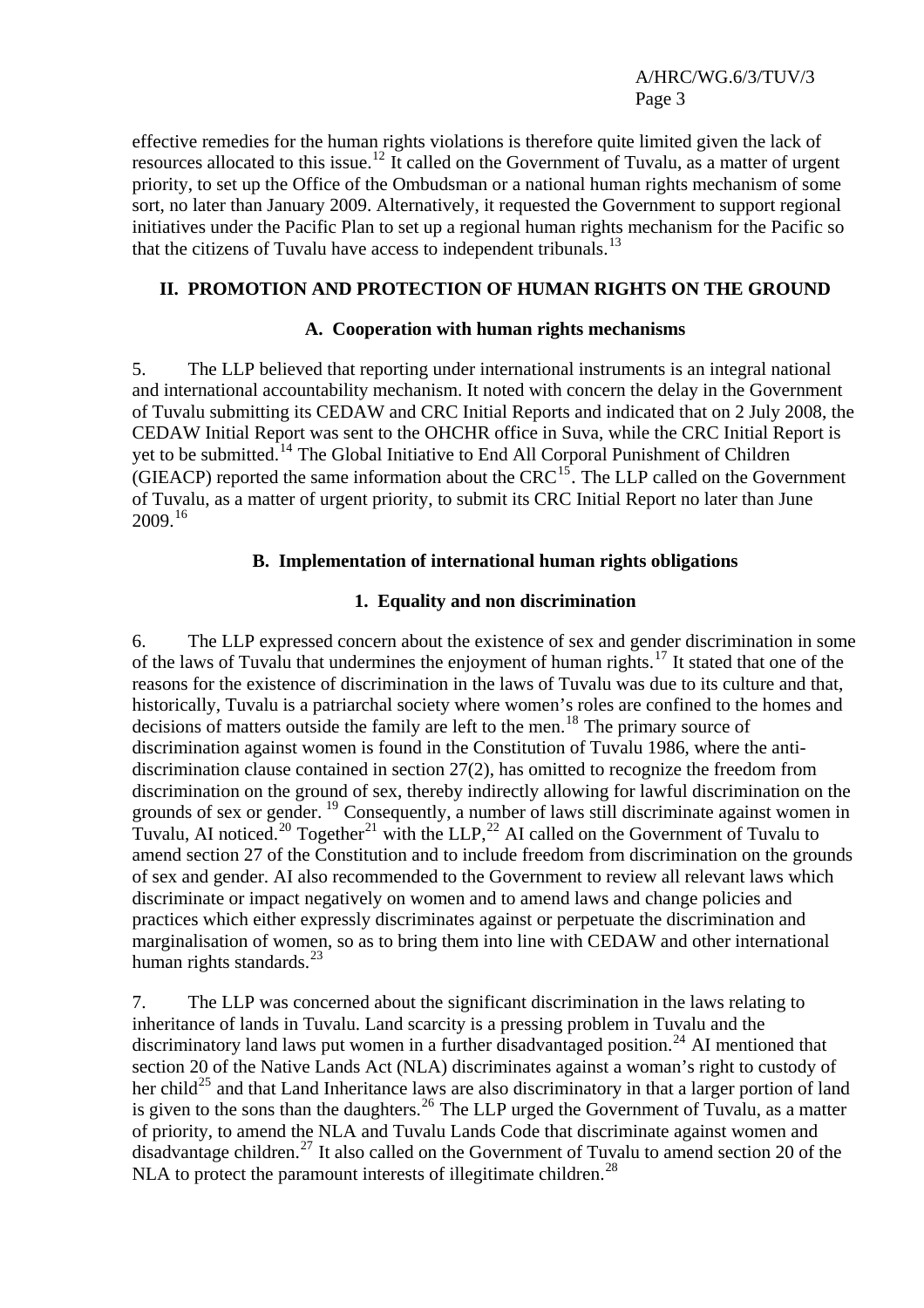8. The TBC indicated that discrimination against its members by local governing authorities in the spheres of employment and provision of public services has been problematic on some islands.<sup>[29](#page-10-1)</sup> Similar information was provided by the JW.<sup>[30](#page-10-1)</sup>

# **2. Right to life, liberty and security of the person**

9. According to the  $LLP^{31}$  $LLP^{31}$  $LLP^{31}$  and to  $AI^{32}$  $AI^{32}$  $AI^{32}$ , domestic violence in Tuvalu is often overlooked due to the unavailability of data and to the lack of awareness of women's rights and traditional and cultural pressures on victims. AI expressed serious concern regarding reports of traditional apologies and acceptance of these apologies for violence against women and girls, including rape, incest, and assaults, as they result in impunity for serious human rights abuses and encourage their perpetuation.<sup>[33](#page-10-1)</sup> The LLP also reported about this issue<sup>[34](#page-10-1)</sup> and called on the Government of Tuvalu to ensure the compulsory prosecution of domestic violence cases.<sup>[35](#page-10-1)</sup>AI acknowledged the initiative by the Tuvalu Police to engage its officers in training with the Pacific Prevention of Domestic Violence Programme<sup>[36](#page-10-1)</sup> and recommended to the Government to ensure greater public awareness of the issue of domestic violence and greater involvement of Government agencies and civil society. AI also recommended to the Government to equip the police with the relevant tools to deal effectively with domestic and sexual violence against women and to work for the enactment of appropriate legislation to address violence against women generally, and domestic violence in particular, after meaningful consultation with relevant stakeholders.<sup>[37](#page-10-1)</sup>

10. The GIEACP noted that corporal punishment is lawful in the home and that cruelty to children is addressed in article 226 of the Penal Code, but which also states that "nothing in this section shall be construed as affecting the right of any parent, teacher, or other person, having the lawful control of a child or young person to administer reasonable punishment to him". The GIEACP added that corporal punishment is lawful in schools under article 226 of the Penal Code; that in the penal system, corporal punishment is unlawful as a sentence for crime but it is not explicitly prohibited as a disciplinary measure in penal institutions; and that corporal punishment is lawful in alternative care settings under article 226 of the Penal Code.<sup>[38](#page-10-1)</sup>

# **3. Administration of justice and the rule of law**

11. The TBC stated that in May 2006, the High Court ruled that the *Falekaupule* was not acting beyond its customary authority in banning the establishment and practice of new religions in the island of Nanumaga. An appeal from the decision of the High Court was filed in May 2006. The appeal is still awaiting hearing. Whilst it is established under the Constitution, the Court of Appeal for Tuvalu has never been convened.<sup>[39](#page-10-1)</sup> The LLP reported similar information<sup>[40](#page-10-1)</sup> and added that although the Court of Appeal was established as a tier of the judicial system by the Constitution, in practice, it does not exist and that the delay in convening it has caused significant delay and a restriction on access to justice for some people.<sup>[41](#page-10-1)</sup> AI reported similar information and indicated that there has been no concrete move towards convening the Court of Appeal and that in the absence of a functioning court of appeal, individuals' right to seek judicial remedy is seriously curtailed.<sup>[42](#page-10-1)</sup> The TBC noted that it was strongly in the public interest that the principles relating to freedom of religion in Tuvalu are determined with finality by the Court of Appeal. For the appellant, the failure to convene the Court of Appeal constitutes a serious limitation on his ability to utilise the judicial system to seek an effective remedy for a human rights violation.<sup>[43](#page-10-1)</sup>The TBC<sup>[44](#page-10-1)</sup>, the LLP<sup>[45](#page-10-1)</sup>, the JW<sup>[46](#page-10-1)</sup> and  $AI^{47}$  $AI^{47}$  $AI^{47}$  urged the Government to convene the Court of Appeal as a matter of urgent priority.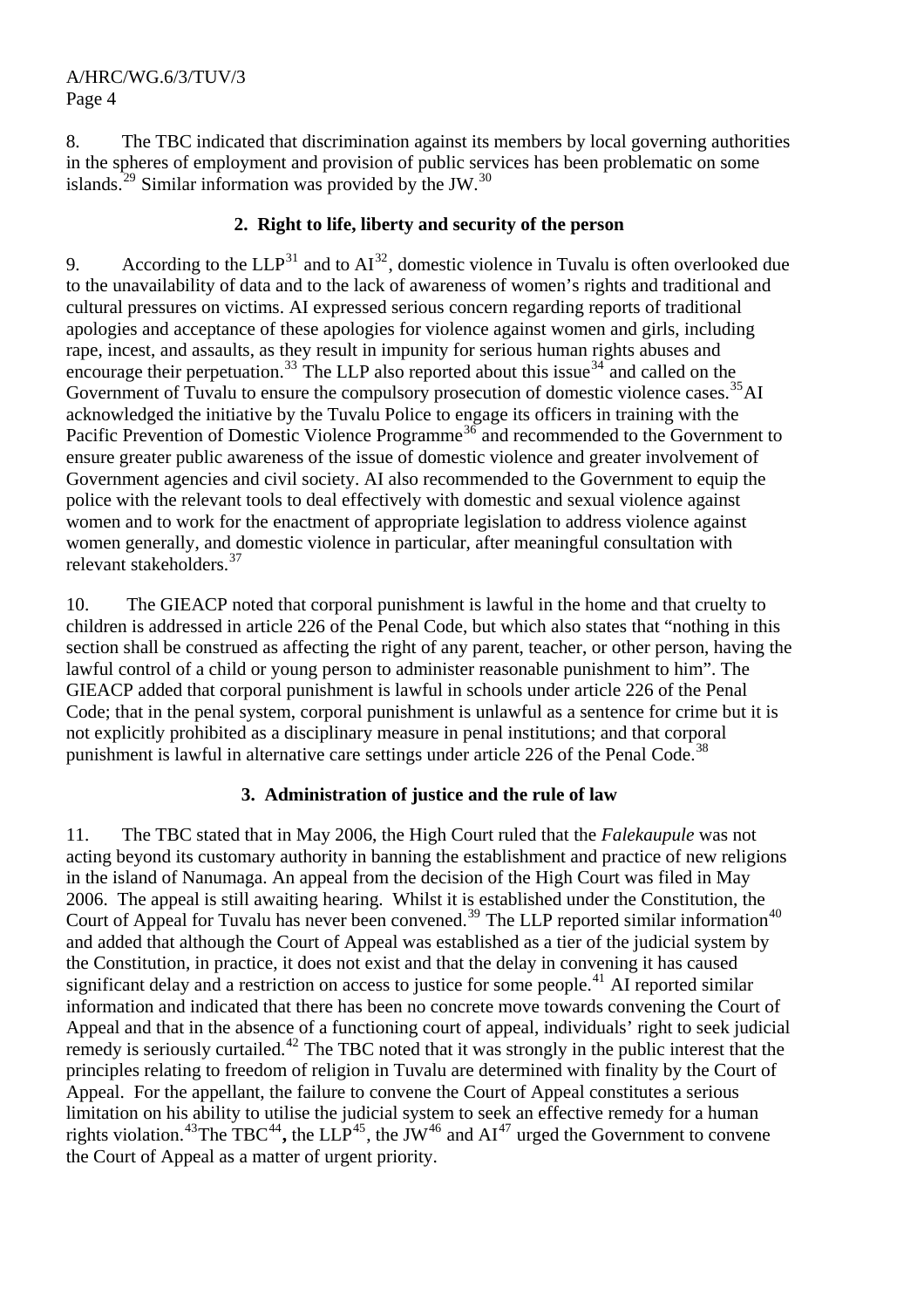12. AI mentioned that the physical location in Funafuti, the capital, of the only High Court of Tuvalu makes it very expensive for parties and witnesses residing in other islands to attend the hearing of their cases, as they often have to relocate for several days or even weeks to the capital for the duration of the hearing. This makes it both expensive and difficult for people to access the High Court, which sits twice a year.<sup>[48](#page-10-1)</sup> It recommended to the Government to find ways to make the High Court more accessible to the general public.<sup>[49](#page-10-1)</sup>

13. According to the TBC, in June 2006, several of its members who were dismissed from their employment at the local council of Nanumaga filed proceedings in the High Court, alleging wrongful dismissal and discrimination. Due to unavailability of lawyers during most of 2007, difficulties in communicating with the People's Lawyer from the outer islands, and the infrequent sittings of the High Court, liability for the wrongful terminations was only determined in May 2008. A final judgment as to compensation and other orders in the proceedings is yet to be delivered.<sup>[50](#page-10-1)</sup>

14. The LLP noted with concern the continuous problem of access to justice in Tuvalu, most notably, in accessing the services provided by the Office of the People's Lawyer. This is the only form of State-funded legal aid in Tuvalu and is extremely limited. The problem is heightened because there are no private law firms in Tuvalu, and the Office of the People's Lawyer is the only agency that provides legal services to the people.<sup>[51](#page-10-1)</sup> AI added that the People's Lawyer is based on Funafuti and does not adequately service or address the needs of those who live in the outlying islands and that the increasing number of cases and people seeking advice for civil and criminal matters highlights the need for more than one lawyer to serve the needs of the public.<sup>[52](#page-10-1)</sup> According to the  $\text{LLP}^{53}$  $\text{LLP}^{53}$  $\text{LLP}^{53}$  and  $\text{AI}^{54}$  $\text{AI}^{54}$  $\text{AI}^{54}$ , there have been instances where the position of the People's Lawyer has remained unfulfilled for significant periods of time causing excessive delay in hearing clients' cases, and resulting in some people giving up on their claims. In this regard, AI<sup>[55](#page-10-1)</sup> and the LLP<sup>[56](#page-10-1)</sup> called on the Government of Tuvalu to put measures in place to ensure that the Office of the People's Lawyer is sustainable and has adequate human and financial resources to effectively service the needs of the public in Funafuti as well as in the other islands.

15. The LLP said it was also concerned about the present situation where the Office of the People's Lawyer is acting for both parties. In the past, the Office of the Attorney General extended its service in acting for the other party or parties. Since 2007, the LLP has received complaints that the Attorney General's Office is no longer affording that service to the people. Therefore, clients found that they could not obtain independent advice as the People's Lawyer was required to advise both them and the opposing party or parties in a dispute.<sup>[57](#page-10-1)</sup>

16. The LLP also noted with concern the appointment of magistrates at the Island Courts, Lands Courts, and the Lands Court Appeals Panel system. These magistrates are often appointed due to their good standing in the community but do not always have formal qualifications to sit as magistrates.<sup>[58](#page-10-1)</sup> The LLP urged the Government of Tuvalu to appoint qualified magistrates including women magistrates, to serve in the Island Courts, Lands Courts and the Lands Court Appeals Panel.<sup>[59](#page-10-1)</sup> It also called on the Government of Tuvalu to do more training for magistrates in writing judgments or orders, court procedures, family law, property law, delivery of judgments and human rights.<sup>[60](#page-10-1)</sup>

# **4. Freedom of religion or belief, expression, association and peaceful assembly, and right to participate in public and political life**

17. The LLP noted with concern the limitations on the exercise of rights and freedoms in Tuvalu. Section 29 of the Constitution states that it may be necessary, in some situations, to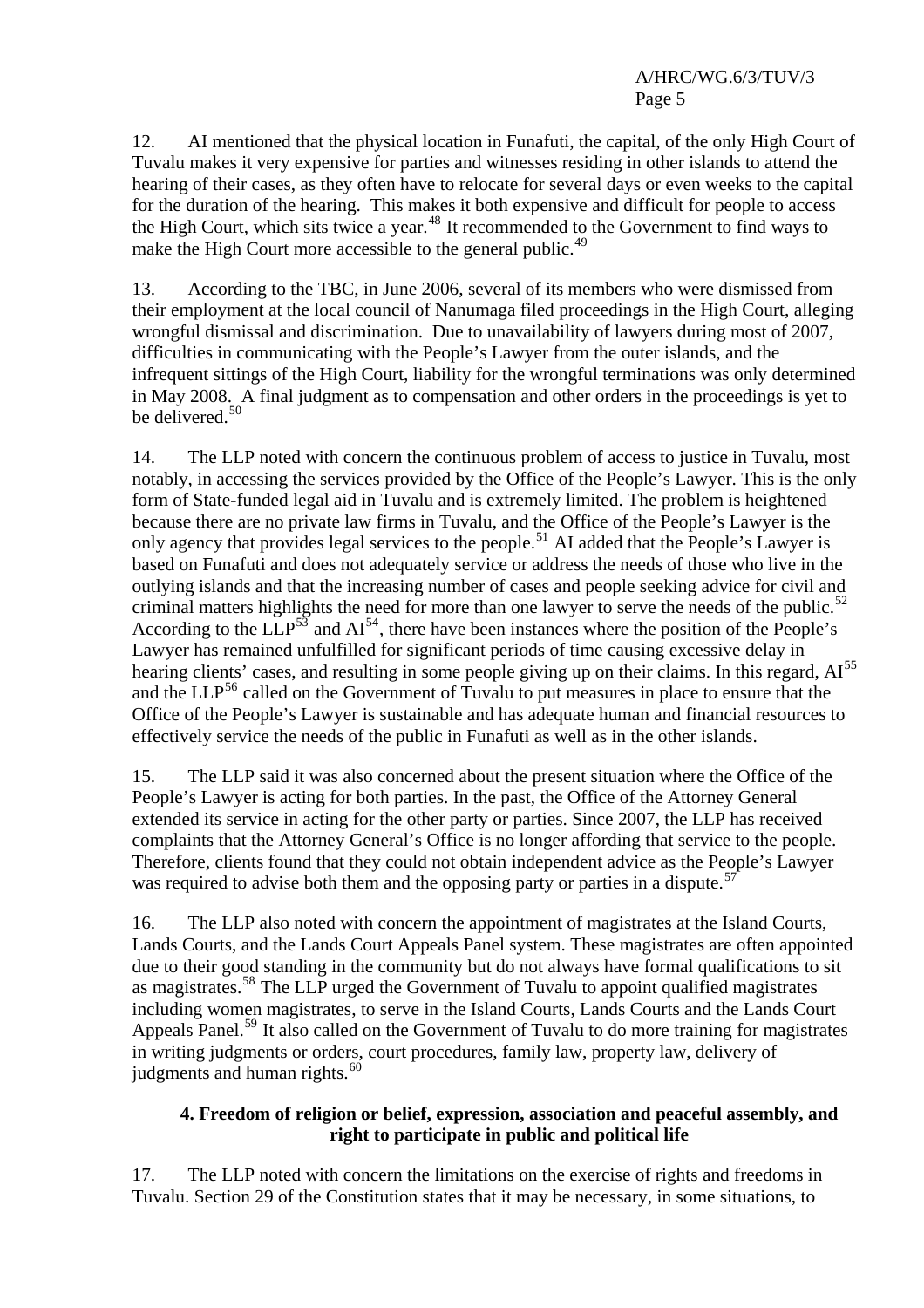restrict the exercise of human rights if their exercise is divisive, unsettling or offensive to the people, or directly threatens Tuvaluan values and culture.<sup>[61](#page-10-1)</sup> The Constitutional restriction on the exercise of rights and freedoms has been seen to undermine freedom of belief, worship, expression, association and freedom from discrimination on the ground of religious belief. $62$ 

18. The TBC mentioned that although it faced some initial challenges in Funafuti, shortly after its registration as a religious body, it has largely operated without interference in Funafuti over the last four years. In the outer islands, however, TBC members face significant restrictions on their freedom of worship. $63$ 

19. The TBC $^{64}$  $^{64}$  $^{64}$  and the JW $^{65}$  $^{65}$  $^{65}$  have found that the position taken by local governing authorities on the outer islands (comprised of statutory bodies and customary authorities) is generally not supportive of individual freedom of belief and expression and that several outer islands have forbidden the introduction of new religions by resolutions. These resolutions, passed by the traditional governing assembly of each island group, have seen TBC members face persecution and punishment if they are perceived by the community to be acting in disobedience of the ban on new religions.<sup>[66](#page-10-1)</sup> In 2003, a resolution was passed by the customary authority of the island of Nanumaga which has forbidden all new churches other than those already established on the island. This resolution continues to be in force to this day. Since 2006, according to the TBC, more than ten of its members (almost every TBC member who had previously held a paid position) have been dismissed from their positions in Government, the private sector and the local council.[67](#page-10-1) The LLP referred to similar information.[68](#page-10-1)The TBC indicated that the dismissals are said to be in response to the TBC members' defiance of the resolution, and that almost all TBC members who were employed on Nanumaga in any capacity at the time of the resolution had received letters from the local council and from the island assembly, warning them that they would be dismissed from work if they did not give up their faith.<sup>[69](#page-10-1)</sup> In addition to the dismissals, there have been several other instances of direct discrimination against TBC members on Nanumaga, some of which have been effected by the local council.<sup>[70](#page-10-1)</sup> There have also been isolated incidents of violence and religious slurs against TBC members.<sup>[71](#page-10-1)</sup>

20. The TBC said it was aware of several instances where members of minority religions have been refused entry to some islands because of their religious affiliation. Local councils have enforced these rulings by forbidding spiritual leaders from disembarking from the ship upon its arrival at the wharf. The TBC viewed these impediments on freedom of movement as unjustified and unlawful. Recommendations for addressing this problem include training and awareness-raising among senior community leaders and local council officials on outer islands.<sup>[72](#page-10-1)</sup>

21. In the TBC's[73](#page-10-1) and JW's[74](#page-10-1) confirmed knowledge, the *Falekaupules* of Nukulaelae, Nui, Nanumaga, Nanumea and Nukufetau have issued resolutions to forbid "new" churches preaching or evangelising on their islands The JW said it was disheartened by the lack of supervision from central Government on the outer islands and that restrictions on fundamental freedoms such as freedom of belief are being tolerated and overlooked. They urged the Government of Tuvalu to condemn all forms of religious discrimination and to work to raise the awareness of governing authorities on the outer islands as to the importance of respecting human rights.<sup>[75](#page-10-1)</sup>

22. The TBC viewed any instance of discrimination on the basis of religion, particularly if effected by governing authorities, as a very serious and unwelcome development in the otherwise peaceful and tolerant nation of Tuvalu.[76](#page-10-1) The TBC[77](#page-10-1) and **t**he JW[78](#page-10-1) called on the Government of Tuvalu to condemn all instances of hate crimes and discrimination which targets members of minority religious denominations. The police force, the Attorney General and the Ministry of Home Affairs were urged to take leadership in addressing the growing concerns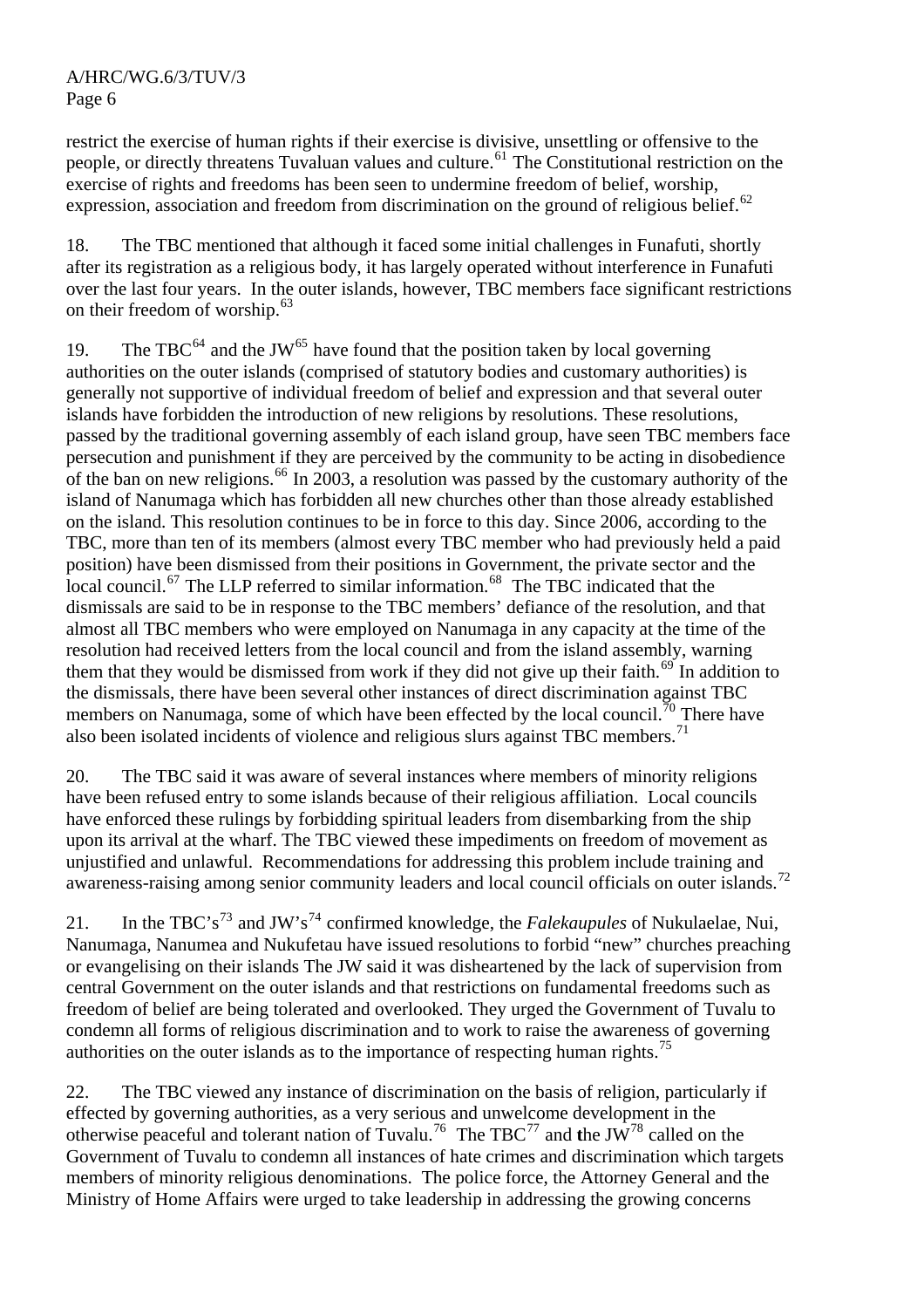relating to restrictions on religious freedoms in Tuvalu. The LLP called on the Government of Tuvalu to stop the *Falekaupules* from discriminating people on the basis of religion.<sup>[79](#page-10-1)</sup>

23. The TBC indicated that there is only one radio outlet in the country and it is operated and managed by the Government Media Department. There is no independent media in Tuvalu at present. The only means of broadcasting publicly is via the Government-run radio station.<sup>[80](#page-10-1)</sup> The TBC said that several times within the past four years, it has not been allowed to broadcast its programs. The reason provided by the Media Department (and former Media Corporation) is that the program was "offensive to the people". It added that at other times, the Media Department has censored the TBC's programming and edited its content without permission and that the Media Department had also reduced the TBC's time allocation. The TBC considered it to be the Government's responsibility to eradicate discrimination in this field. $81$ 

24. The LLP raised concern as to the non-participation of women in the Parliament of Tuvalu and indicated that the laws of Tuvalu allow equal eligibility to men and women to enter parliament. However, since independence in 1978, Tuvalu has had only one female politician and that was more than four years ago. In the last general election in 2006, two women contested in the election and neither of them won a seat.<sup>[82](#page-10-1)</sup> It called on the Government of Tuvalu to set a quota for women seats in Parliament for the next general elections.<sup>[83](#page-10-1)</sup>

# **5. Right to education and to participate in the cultural life of the community**

25. The JW noted that the Constitution of Tuvalu stipulates that "except with his consent, noone attending a place of education shall be required (a) to receive religious instruction; or (b) to take part in or attend a religious ceremony or observance, if the instruction, ceremony or observance relates to a religion or belief other than his own".[84](#page-10-1) The JW indicated that throughout the preceding four years, the parents of pupils at Motufoua secondary school have requested numerous times that their children be excused from attending religious studies and services but that despite such requests, the school is continually forcing these students to attend them.. They considered this to be an unjustified breach of the rights guaranteed to them under the Constitution and the Education Ordinance.<sup>[85](#page-10-1)</sup> The JW mentioned that it has brought this matter to the attention of the Ministry of Education several times in the preceding four years, that to date, no official response was received from the Government, and that the practices at the school have not changed.<sup>[86](#page-10-1)</sup>

## **6. Migrants, refugees and asylum-seekers**

26. AI noted that the amendment of the regulations under the Passport Act to enable 'Investor Immigrants' to obtain Tuvaluan passports in 1999 required investor immigrants to renounce citizenship of their own nation as a precondition to obtaining the Tuvaluan passport but that, however, Tuvaluan citizenship was not conferred to a number of investor immigrants who had obtained a passport through the scheme. Several persons, some resident in Tuvalu, were thereby made stateless as a result of the scheme and upon expiry of their passports, some will be both without citizenship and also unable to travel outside Tuvalu. AI added that foreign nationals who have resided in Tuvalu for at least the preceding seven years are able to apply for citizenship by naturalisation, but where such applications are granted, a fee of AU\$10,000 is payable in order to obtain the certificate of citizenship and that the Citizenship Committee has not met regularly to consider citizenship applications.<sup>[87](#page-10-1)</sup> Also, AI mentioned that the citizenship status of the children of investor immigrants born overseas is in question. If born outside Tuvalu, these children are not entitled to Tuvaluan citizenship. Depending on their country of origin, they may also be excluded from citizenship of their parents' home country.<sup>[88](#page-10-1)</sup>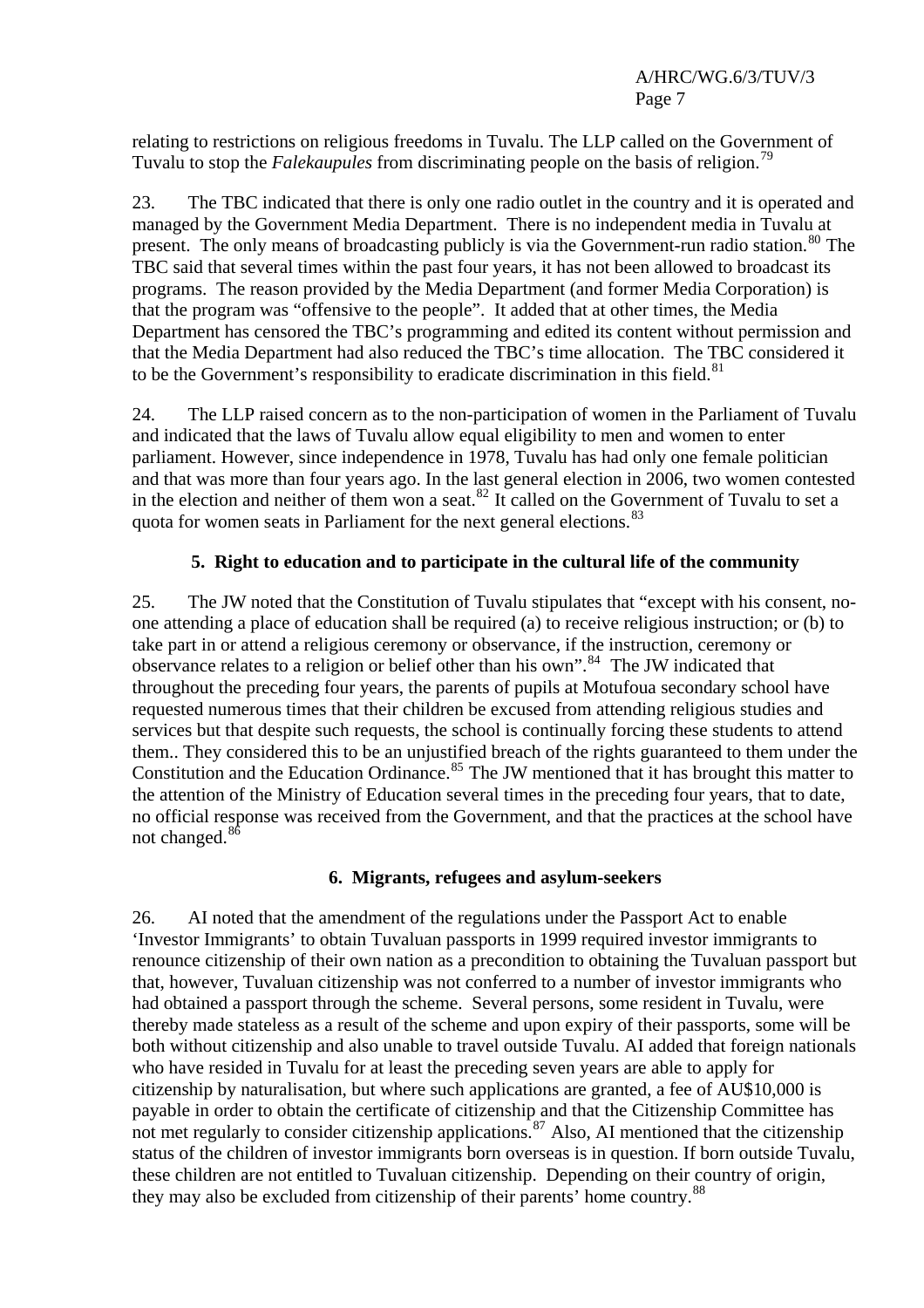27. For AI, the Passports Bill, tabled in Parliament in May 2008, seeks to discontinue the investor immigrant passport scheme, but does not include any remedial measures to address the situation of stateless persons and those disadvantaged by the scheme. It considered that the existence of stateless persons in Tuvalu, and the practical obstacles for such persons in obtaining citizenship by naturalisation, are a violation of international human rights standards and must be addressed by the Government as a matter of priority.<sup>[89](#page-10-1)</sup> AI recommended that the Government amend the relevant laws to provide remedies for stateless persons, including children, and for those who have been adversely affected by the Passport scheme of  $1999$ <sup>[90](#page-10-1)</sup>

# **III. ACHIEVEMENTS, BEST PRACTICES, CHALLENGES AND CONSTRAINTS**

28. The LLP noted with deep concern the escalating impacts of climate change on the enjoyment of human rights in Tuvalu, and in particular, the problem of sea level rise encroaching on the people's lands and their fishing rights. It strongly believed that every Tuvaluan woman, man and child, has the right to a safe and healthy environment, as the enjoyment of their human rights link and depend largely on a safe and healthy environment for them.<sup>[91](#page-10-1)</sup> The LLP called, as a matter of urgent priority, for the right to a safe and quality environment to be recognized in the Constitution of Tuvalu and by regional and global agreements.<sup>[92](#page-10-1)</sup>

29. Earth Justice (EJ) said that the most serious threat to the human rights of the people of Tuvalu is the vulnerability of the environment, on which they have depended for millennia, to the impacts of climate change and that the plight of the people of Tuvalu illustrates how fundamental the right to an ecologically sustainable environment is to guaranteeing other rights such as the right to life, food, health, water, and culture.<sup>[93](#page-10-1)</sup> Citing the Fourth Assessment Report of the Intergovernmental Panel on Climate Change, EJ indicated that in Tuvalu, climate change will threaten Tuvaluans' access to freshwater by increasing extremes of temperature and precipitation, increasing instances of drought, and causing salinization of groundwater; jeopardize food security by damaging ocean ecosystems such as coral reef fisheries on which Tuvaluans rely for food, and impeding the agricultural capacity of the islands; threaten Tuvaluans' physical security by subjecting Tuvaluan communities to more severe storms and cyclones, and physically destroying the very territory of Tuvalu through coastal flooding, shoreline erosion and sea-level rise; and endanger Tuvaluan culture by forcing Tuvaluans to flee their island communities to seek refuge in more environmentally secure nations, where they would no longer be able to continue traditional customs and practices.<sup>[94](#page-10-1)</sup>

30. EJ noted that the changes in the physical environment causing these threats have been increasing in frequency and severity over the past several decades and are predicted to increase significantly by the end of the century. EJ expressed the concern that this would result in the direct violation of many of the human rights guaranteed by Tuvalu under international law, including the right to life, the right to health, the right to be free from hunger, the right to water, the right to a healthy environment, the right to an adequate standard of living, the right to means of subsistence, the right to property, the right to culture and traditional knowledge, the rights of indigenous peoples, the right to be free from discrimination, the right to self-determination, and the right to resettlement under humanitarian law.  $95$ 

31. EJ recommended that the Human Rights Council encourage the Government of Tuvalu to increase efforts to provide citizens with information and education on the impact of climate change, and to provide opportunities for public participation in decision-making concerning measures to mitigate and adapt to the harms that will result. Recognizing the role of other States in causing climate change, EJ also recommended that the Government of Tuvalu must do all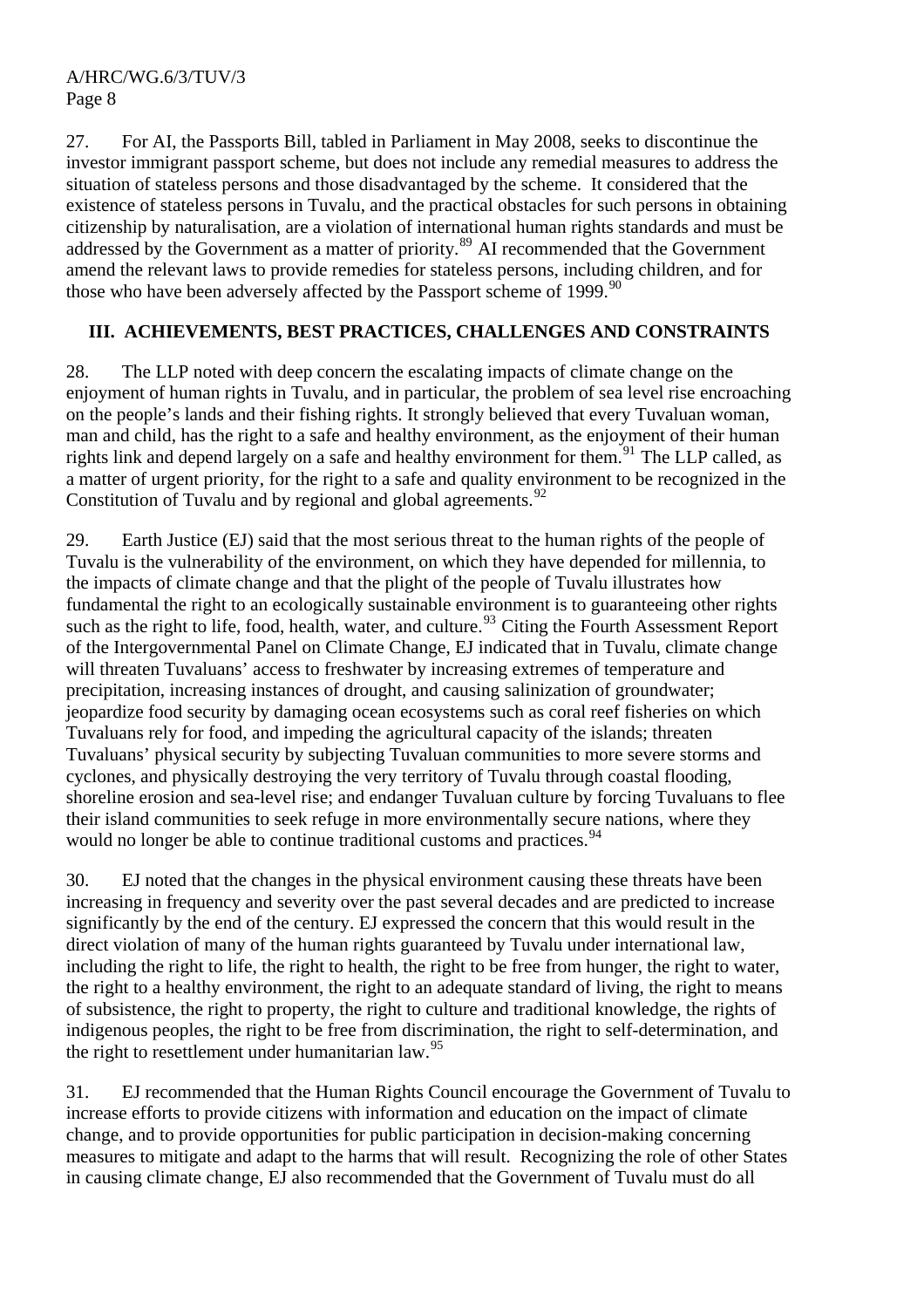within its power to increase its mitigation and adaptation efforts to protect the right of the people of Tuvalu to a clean and ecologically sustainable environment.<sup>[96](#page-10-1)</sup>

32. EJ further recommended that the Human Rights Council encourage the international community to take immediate action to decrease global greenhouse gas emissions, to assist the State of Tuvalu in its efforts to mitigate and adapt to the effects of climate change, and to collectively provide for or offset the costs of resettlement of Tuvaluan refugees in the event that resettlement becomes unavoidable.<sup>[97](#page-10-2)</sup>

33. According to AI, overcrowding and other prevailing conditions on the main island of Funafuti increase the vulnerability and marginalisation of those who are moving there from the outer islands. The lack of effective planning and legislative controls on settlement patterns and the absence of legal provisions which recognise the rights of tenants when no legal lease exists exacerbate the situation, often leading to violations of individuals' rights to adequate health care, sustainable livelihood and healthy environment.<sup>[98](#page-10-3)</sup> In this regard, AI recommended that the Government consult with relevant stakeholders and civil society on how to effectively address issues of accessibility of land, overcrowding and other conditions affecting the human rights of landless tenants; that it work for the enactment of legislation to protect the rights of tenants of informal agreements or leases; and promote and protect the rights of persons currently living in squatter settlements to accessing adequate health services, clean water and sanitation.<sup>[99](#page-10-4)</sup>

## **IV. KEY NATIONAL PRIORITIES, INITIATIVES AND COMMITMENTS**

N/A.

## **V. CAPACITY-BUILDING AND TECHNICAL ASSISTANCE**

34. The TBC called on the Government of Tuvalu, in conjunction with the United Nations Human Rights Council, to consider the implementation of training and awareness-raising throughout traditional island assemblies and local councils (*Kaupule*) on the role and importance of protecting human rights as part of good governance.<sup>[100](#page-10-5)</sup> A similar recommendation was made by the LLP $^{101}$  $^{101}$  $^{101}$  and the JW.<sup>[102](#page-10-7)</sup>

*Notes* 

 $\overline{a}$ 

<sup>&</sup>lt;sup>1</sup> The stakeholders listed below have contributed information for this summary; the full texts of all original submissions are available at: [www.ohchr.org](http://www.ohchr.org/) . (One asterisk denotes a non-governmental organization in consultative status with the Economic and Social Council). *Civil society* 

TBC Tuvalu Brethren Church, Tuvalu. LLP Legal Literacy Project, Tuvalu National Council of Women, Tuvalu. JW Jehovah's Witnesses in Tuvalu, Tuvalu. GIEACPC Global Initiative to End All Corporal Punishment of Children, London (United Kingdom). \* EJ Earth Justice, Oakland, California (United States of America). \* AI Amnesty International, London (United Kingdom). \* <sup>2</sup> The Legal Literacy Project, Tuvalu National Council of Women (LLP), UPR submission, p. 1, para. 3.

<sup>&</sup>lt;sup>3</sup> The Legal Literacy Project, Tuvalu National Council of Women (LLP), UPR submission, p. 1, recommendation 1.

<sup>&</sup>lt;sup>4</sup> The Tuvalu Brethren Church (TBC), UPR submission, p. 5, recommendation 3.

<sup>5</sup> Amnesty International (AI), UPR submission, p. 5, para. 15.

<sup>6</sup> The Tuvalu Brethren Church (TBC), UPR submission, p. 1, para. 5.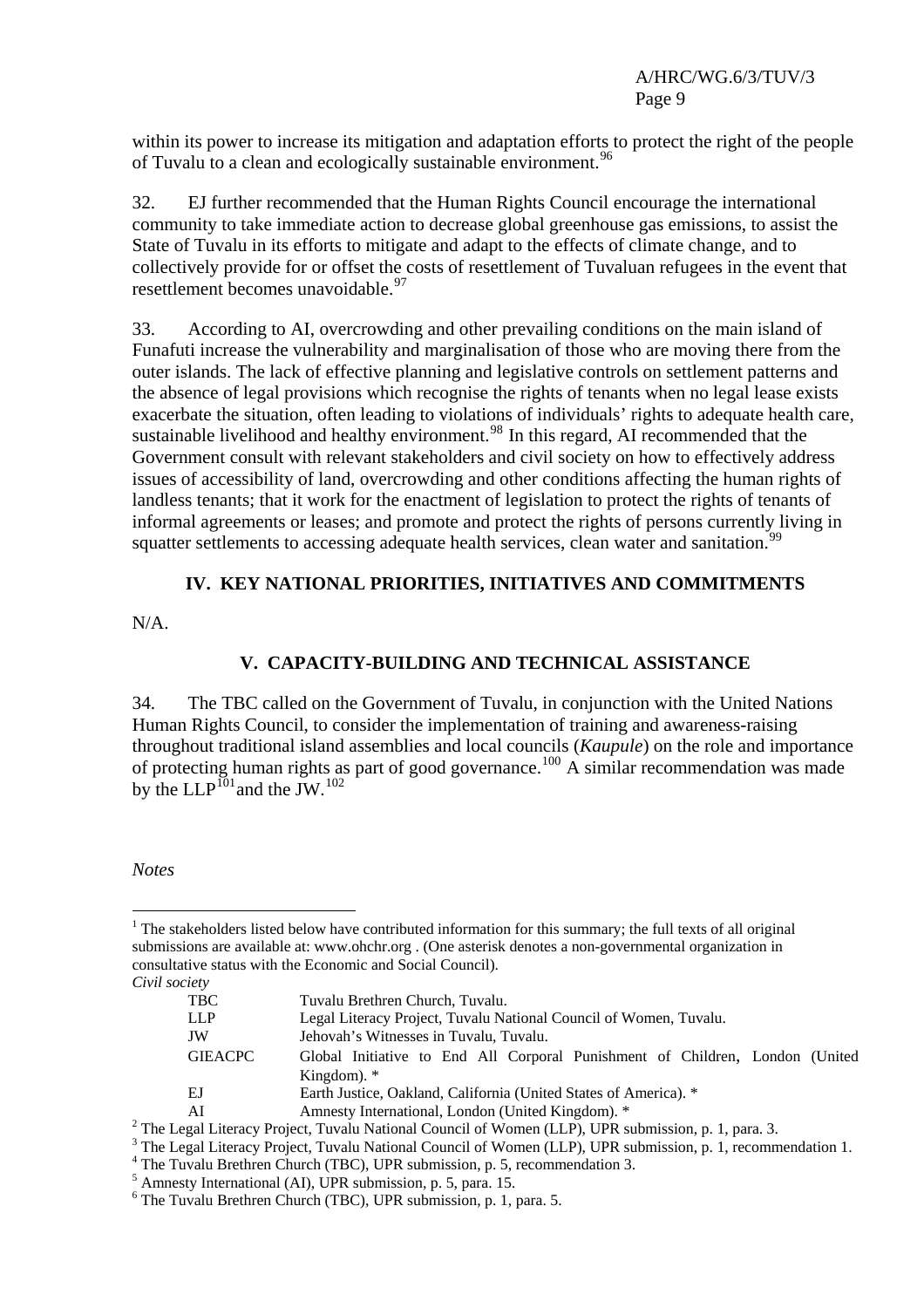- <sup>-</sup>  $^7$  The Jehovah's Witnesses in Tuvalu (JW), UPR submission, p. 2, para. 7.
- 8 The Tuvalu Brethren Church (TBC), UPR submission, p. 1, para. 6.
- <sup>9</sup> The Jehovah's Witnesses in Tuvalu (JW), UPR submission, p. 5, para. 24ii.
- <sup>10</sup> The Tuvalu Brethren Church (TBC), UPR submission, p. 2, para. 9.
- <sup>11</sup> The Legal Literacy Project, Tuvalu National Council of Women (LLP), UPR submission, p. 4, recommendation 8.
- <sup>12</sup> The Legal Literacy Project, Tuvalu National Council of Women (LLP), UPR submission, p. 5, para. 20.
- <sup>13</sup>The Legal Literacy Project, Tuvalu National Council of Women (LLP), UPR submission, p. 5, recommendation 14. <sup>14</sup> The Legal Literacy Project, Tuvalu National Council of Women (LLP), UPR submission, p. 1, para. 4.
- 
- <sup>15</sup> The Global Initiative to End All Corporal Punishment of Children (GIEACP), UPR submission, p. 2, para. 2.
- <sup>16</sup> The Legal Literacy Project, Tuvalu National Council of Women (LLP), UPR submission, p. 1, recommendation 2.
- <sup>17</sup> The Legal Literacy Project, Tuvalu National Council of Women (LLP), UPR submission, p. 2, para. 5.
- <sup>18</sup> The Legal Literacy Project, Tuvalu National Council of Women (LLP), UPR submission, p. 2, para. 6.
- <sup>19</sup> The Legal Literacy Project, Tuvalu National Council of Women (LLP), UPR submission, p. 2, para. 7.
- $20$  Amnesty International (AI), UPR submission, p. 4, para. 6.
- 21 Amnesty International (AI), UPR submission, p. 5, para. 15.
- <sup>22</sup> The Legal Literacy Project, Tuvalu National Council of Women (LLP), UPR submission, p. 2, recommendation 3.
- $^{23}$  Amnesty International (AI), UPR submission, p. 5, para. 15.
- <sup>24</sup> The Legal Literacy Project, Tuvalu National Council of Women (LLP), UPR submission, p. 2, para. 8.
- <sup>25</sup> Amnesty International (AI), UPR submission, p. 4, para. 7.
- <sup>26</sup> Amnesty International (AI), UPR submission, p. 4, para. 8.
- <sup>27</sup> The Legal Literacy Project, Tuvalu National Council of Women (LLP), UPR submission, p. 2, recommendation 4.
- <sup>28</sup> The Legal Literacy Project, Tuvalu National Council of Women (LLP), UPR submission, p. 2, recommendation 5.
- <sup>29</sup> The Tuvalu Brethren Church (TBC), UPR submission, p. 2, para. 11.
- <sup>30</sup> The Jehovah's Witnesses in Tuvalu (JW), UPR submission, p.4-5, paras.19, 20, 21.
- <sup>31</sup> The Legal Literacy Project, Tuvalu National Council of Women (LLP), UPR submission, p. 5, para. 22.
- <sup>32</sup> Amnesty International (AI), UPR submission, p. 5, para. 13.
- <sup>33</sup> Amnesty International (AI), UPR submission, p. 5, para. 14.
- $34$  Amnesty International (AI), UPR submission, p. 5, para. 14.
- <sup>35</sup> The Legal Literacy Project, Tuvalu National Council of Women (LLP), UPR submission, p. 6, recommendation 16.
- 36 Amnesty International (AI), UPR submission, p. 5, para. 14.
- $37$  Amnesty International (AI), UPR submission, p. 6, para. 15.
- <sup>38</sup> The Global Initiative to End All Corporal Punishment of Children (GIEACP), UPR submission, p. 2, para. 1.
- <sup>39</sup> The Tuvalu Brethren Church (TBC), UPR submission, p. 4, para. 23.
- 40 The Legal Literacy Project, Tuvalu National Council of Women (LLP), UPR submission, p. 3, para. 11.
- <sup>41</sup> The Legal Literacy Project, Tuvalu National Council of Women (LLP), UPR submission, p. 4, para. 19.<br><sup>42</sup> Amnesty International (AI), UPR submission, p. 3, para. 1.
- 
- <sup>43</sup> The Tuvalu Brethren Church (TBC), UPR submission, p. 4, para. 24.
- 44 The Tuvalu Brethren Church (TBC), UPR submission, p. 4, para. 24.
- <sup>45</sup>The Legal Literacy Project, Tuvalu National Council of Women (LLP), UPR submission, p. 5, recommendation 12.
- 46 The Jehovah's Witnesses in Tuvalu (JW), UPR submission, p. 5, para. 24i.
- 47 Amnesty International (AI), UPR submission, p. 5, para. 15.
- 48 Amnesty International (AI), UPR submission, p. 3, para. 2.
- 49 Amnesty International (AI), UPR submission, p. 5, para. 15.
- <sup>50</sup> The Tuvalu Brethren Church (TBC), UPR submission, p. 5, para. 25.
- 51 The Legal Literacy Project, Tuvalu National Council of Women (LLP), UPR submission, p. 4, para. 16.
- 52 Amnesty International (AI), UPR submission, p. 3, para. 3.
- <sup>53</sup>The Legal Literacy Project, Tuvalu National Council of Women (LLP), UPR submission, p. 4, para. 16.
- 54 Amnesty International (AI), UPR submission, p. 3, para. 3.
- $\frac{55}{55}$  Amnesty International (AI), UPR submission, p. 5, para. 15.
- <sup>56</sup>The Legal Literacy Project, Tuvalu National Council of Women (LLP), UPR submission, p. 4, recommendation 9.
- 57 The Legal Literacy Project, Tuvalu National Council of Women (LLP), UPR submission, p. 4, para. 17.
- <sup>58</sup> The Legal Literacy Project, Tuvalu National Council of Women (LLP), UPR submission, p. 4, para. 18.
- <sup>59</sup> The Legal Literacy Project, Tuvalu National Council of Women (LLP), UPR submission, p. 4, recommendation 10.
- <sup>60</sup> The Legal Literacy Project, Tuvalu National Council of Women (LLP), UPR submission, p. 5, recommendation 11.
- <sup>61</sup> The Legal Literacy Project, Tuvalu National Council of Women (LLP), UPR submission, p. 3, para. 10.
- $62$  The Legal Literacy Project, Tuvalu National Council of Women (LLP), UPR submission, p. 3, para . 11.